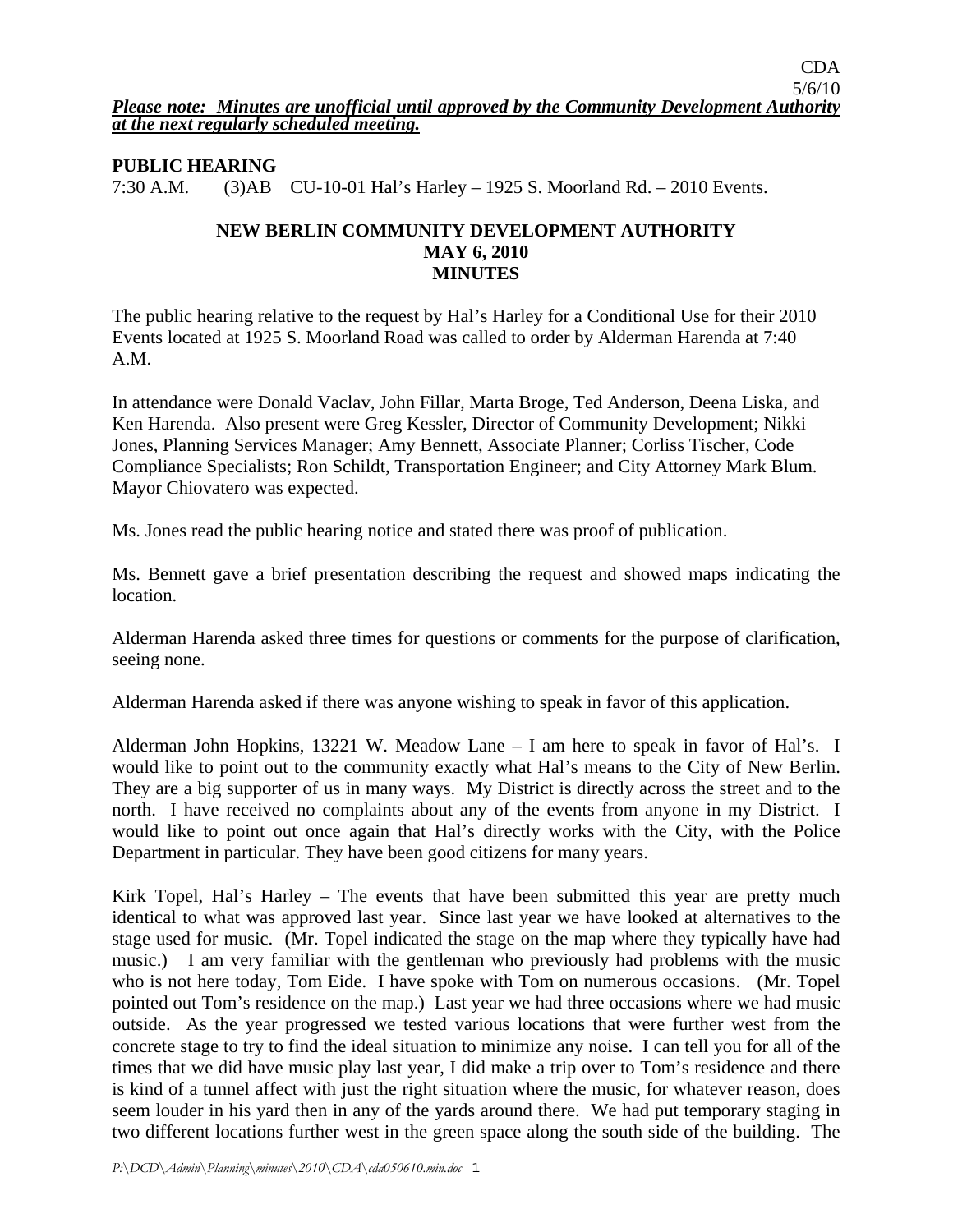second position we tried, Tom agreed that it was the answer. Since that time I have contacted the architect involved with construction of the building and we intend to do some drawings. We have paid for an elevation survey that was performed in March. I have some drawings being processed to put some temporary stage set-up in that location so that in the future music can be back there. We have had the need to do a water main project to serve that whole plot of area. That has just been completed. There are two things I would like to point out about that project. One is the cost of it has delayed further investigation of a temporary stage. I am hoping we can get the first stage of it done this year and completed next year. The other significant thing about the water main is that it will allow us at some time, the extension of some asphalt parking if the City approves that. I just wanted to let the Authority know that I had taken Tom seriously last year and pursued some alternative options. We have been very cooperative in keeping in contact with Mr. Eide. I can't speak for Tom, but I can tell you that his main concern is that there is definition in writing on what the standard is. He is not opposed to us doing the things that we do. As I informed him my plan this year, as you can see by the calendar of events, has music happening on the site on Memorial Weekend and Labor Day Weekend. It is my desire to have music on the concrete stage for the Memorial Weekend event, and we would be using the temporary stage in the green space the rest of the year. Tom was not opposed to that, he just wanted to know what the commitment was for the future. With that, I would be happy to answer any questions.

Mayor Chiovatero arrived at 7:45 A.M.

Mr. Fillar – I appreciate your effort to walk over to talk to Mr. Eide.

Mayor Chiovatero asked three times for further comments in favor of this application, seeing none.

Mayor Chiovatero asked three times if there was anyone wishing to speak in opposition of this application, seeing none.

Mayor Chiovatero asked for questions from the Committee, seeing none.

Mayor Chiovatero closed the public hearing at 7:50 A.M.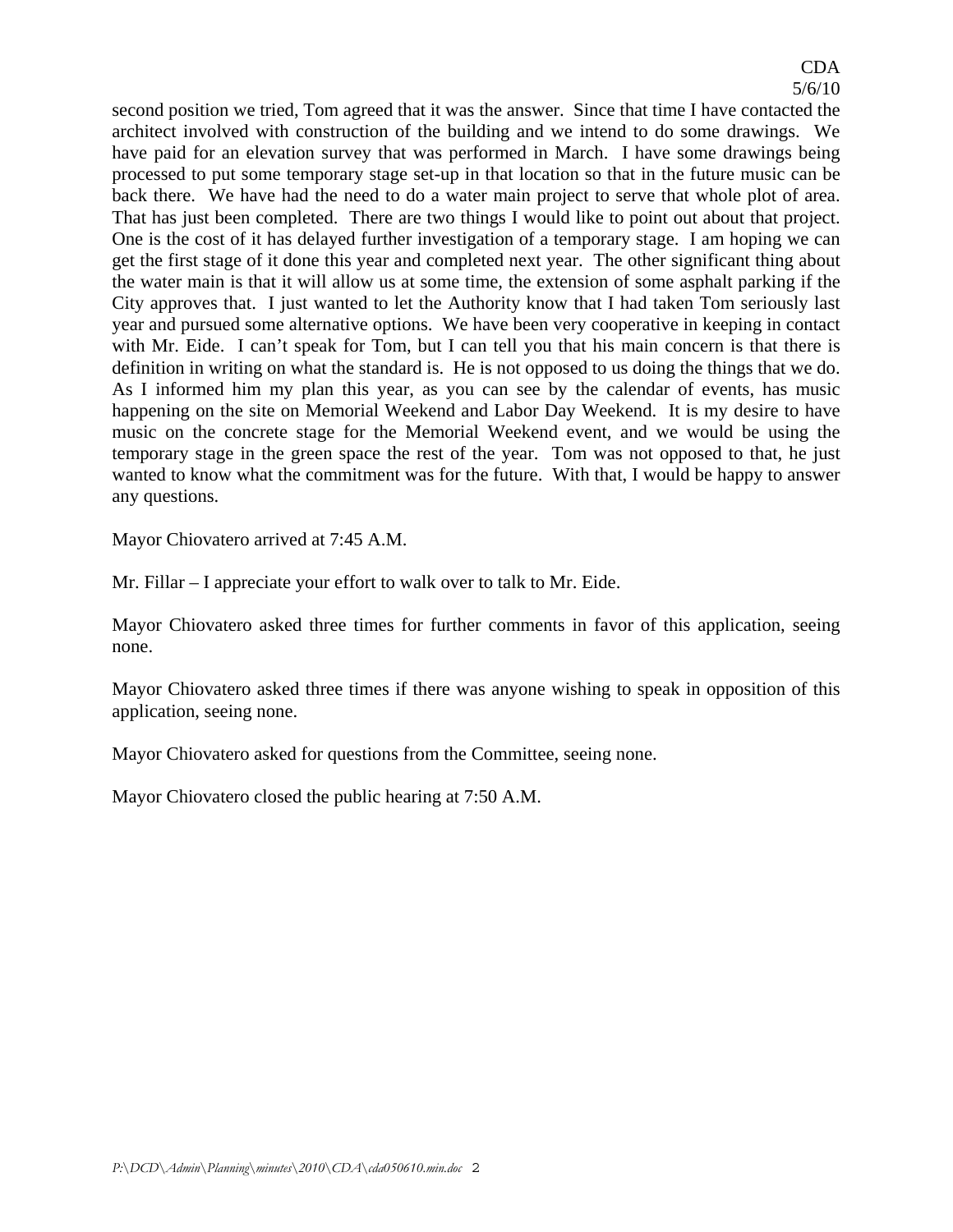#### **NEW BERLIN COMMUNITY DEVELOPMENT AUTHORITY MAY 6, 2010 MINUTES**

The Community Development Authority Meeting was called to order by Mayor Chiovatero at 7:50 A.M.

In attendance were Mayor Chiovatero, Donald Vaclav, John Fillar, Marta Broge, Ted Anderson, Deena Liska, and Ken Harenda. Also present were Greg Kessler, Director of Community Development; Nikki Jones, Planning Services Manager; Amy Bennett, Associate Planner; Corliss Tischer, Code Compliance Specialists; Ron Schildt, Transportation Engineer; and City Attorney Mark Blum.

Motion by Mr. Vaclav to approve the February 4, 2010 Community Development Authority Minutes. Seconded by Alderman Harenda. Motion passes with Alderman Liska voting present.

# **COMMUNITY DEVELOPMENT AUTHORITY EXECUTIVE DIRECTOR'S REPORT**  no report.

### **SPECIAL PRESENTATIONS**

1. John A. Knepel, CPA Partner, Baker Tilly Virchow Krause, LLP

 Mr. John Knepel from Baker Tilly Virchow Krause, LLP summarized the services they perform for New Berlin Community Development Authority. Financial Statements and audit materials are kept on file in the Department of Community Development at New Berlin City Hall.

2. David Cappon – Housing Authority.

Mr. Cappon reported on the financial status, unit counts, and distribution of funds for the voucher program for New Berlin Housing Authority. He defined affordable housing and the requirements needed for assistance. He explained the task force initiatives and the type of housing involved with workforce housing. Mr. Cappon distributed hand-outs pertaining to this information.

#### **NEW BUSINESS**

3. (3)AB CU-10-01 Hal's Harley – 1925 S. Moorland Rd. – 2010 Events.

 Motion by Mr. Anderson to approve the 2010 Annual Dealership Special Events Calendar for Hal's Harley-Davidson located at 1925 South Moorland Road subject to the application, plans on file and the following conditions:

- 1) Plan of Operation:
	- a) See 2010 Special Event Calendar.
	- b) Applicant shall contact and coordinate with the City of New Berlin Police Department, the Clerk's Office, the New Berlin Fire Department and the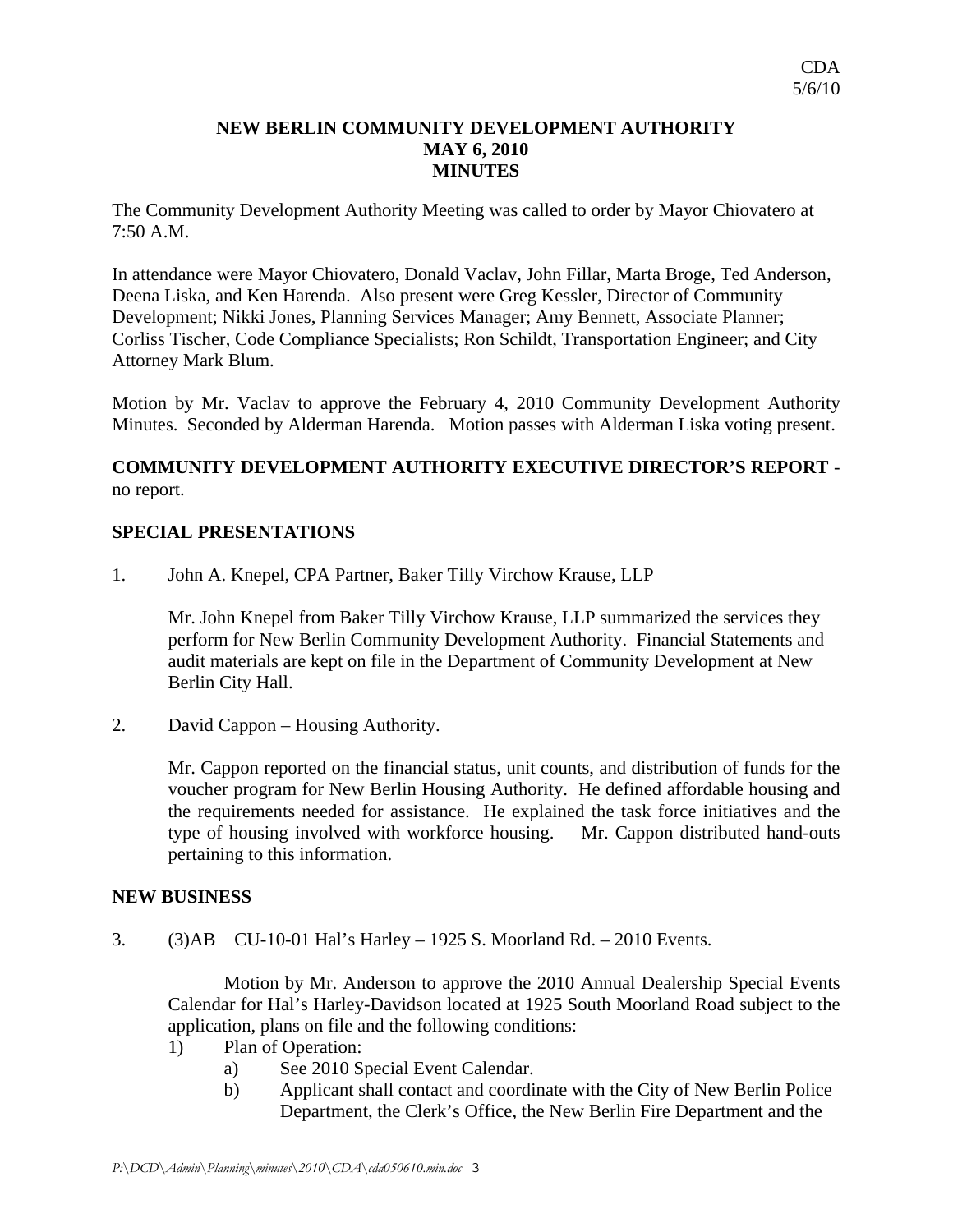Streets Department in writing a minimum of three weeks before each scheduled event. This shall trigger any necessary permits or licenses required for any scheduled event.

CDA 5/6/10

- 2) If after one year, there are no complaints or violations regarding these events, a zoning permit may not be necessary for future events, if applicant submits a letter to the Department of Community Development with special event dates and plan of operation thirty (30) days prior to any events in any given calendar year.
- 3) Applicant shall contact Waukesha County Department of Environmental Health for any necessary permits pertaining to food supplied via a licensed vendor.
- 4) Sanitation and fresh water facilities shall be adequate for the actual number of people using the site as required by Waukesha County Health Department.
- 5) If liquor is to be sold on site, applicant shall contact the City of New Berlin Clerk's Office to obtain a liquor and soda permit.
- 6) If any sales or solicitation of business will occur with vendors on site, a Direct Sellers Permit will be required from the Clerk's office.
- 7) All barricades shall be properly permitted by the City of New Berlin Streets Department and the New Berlin Police Department if applicable. Contact Streets Department to discuss all applicable barricade and signage requirements three weeks prior to event.
- 8) Applicant shall apply for and receive a loudspeaker permit from the City of New Berlin Police Department.
- 9) Apply and obtain appropriate building, plumbing and electrical permits when required to do so by code.
- 10) Temporary wiring for displays or lighting circuits shall require electrical permit and inspection from Building Inspections. Electrical work shall be performed by a licensed electrician.
- 11) Tents and other membrane structures erected for a period of less than 180 days shall comply with the International Fire Code per Wisconsin Enrolled Commercial Building Code. (Section 3103)
- 12) Temporary structures that cover an area in excess of 120 square feet shall not be erected, operated or maintained for any purpose without obtaining a permit from the local building official per Wisconsin Enrolled Commercial Building Code. (Section 3103.1.1)
- 13) Site plan with locations and sizes of all temporary structures will be required at time of building permit application.
- 14) Information delineating the means of egress and the occupant load shall be provided at time of building permit application. Temporary structures shall have permanent fire rating labels attached for inspectors review.
- 15) Tent Permit and inspection by the City of New Berlin Fire Department are required for events requiring tent set up. One or more fire extinguishers required in all temporary structures.
- 16) Applicant shall apply for and receive individual Sign Permits for all event signage and banners prior to installation.
- 17) The City of New Berlin reserves the right to review any potential complaints and take appropriate action, if necessary.
- 18) Site Plan:
	- a) Applicant shall coordinate all traffic flow with Waukesha County Department of Transportation and shall contact Waukesha County DOT to inform them of the events.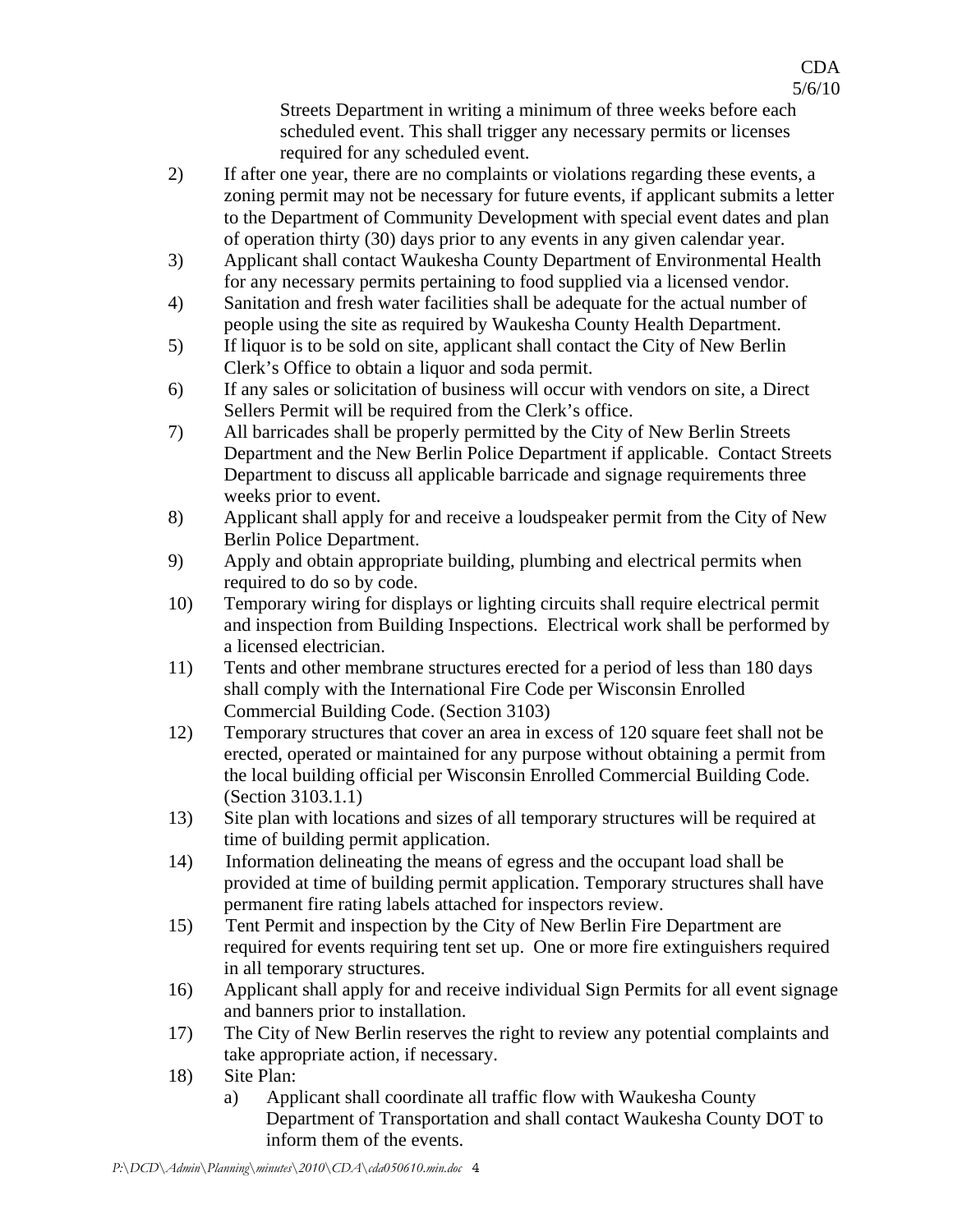- b) There shall be no parking on Moorland Road or in the neighborhood East of Moorland Road. All event parking shall be contained on site or adjoining properties. If parking is to be on adjoining properties, letters from those property owners shall be on file with the City allowing any off-site parking.
- c) Parking and all activities shall meet all setback requirements.
- d) All signs shall be installed outside the ultimate right-of-way.

Seconded by Mr. Vaclav.

Motion by Alderman Harenda to modify Condition #2 to add, "Formal complaints will result in possible revocation of permit and mandate a public hearing be held with approval process".

Amendment to motion seconded by Mr. Fillar.

Discussion followed concerning Condition #2.

Mr. Vaclav suggested removing "one year" from the sentence.

Alderman Liska suggested saying "after each year" instead of "after one year".

Mr. Fillar felt a once a year permit is warrented.

Mayor Chiovatero and Ms. Broge felt that the applicant has a good track record and a public hearing every year isn't necessary for the event calendar. Larger or special events would still require conditional approval.

Mr. Anderson felt the current language in the proposal is adequate.

Upon voting, the original amendment to the motion passes with Mr. Vaclav, Alderman Liska, Alderman Harenda, Mr. Fillar voting Yes, and Mr. Anderson, Mayor Chiovatero, Ms. Broge voting No.

Motion as amended carried unanimously.

4. Pinewood Creek Project – Compliance Certificate (PG-631-5)

 Motion by Mr. Fillar to accept the Pinewood Creek compliance Certificate from November 1, 2009 through January 31, 2010. Seconded by Ms. Broge. Motion carried unanimously.

5. New Berlin Community Development Authority Financial Statements – September 30, 2009 Baker Tilly Virchow Krause, LLP (PG-963)

 Motion by Alderman Liska to accept the New Berlin Community Development Authority Financial Statements of September 30, 2009. Seconded by Mr. Anderson. Motion carried unanimously.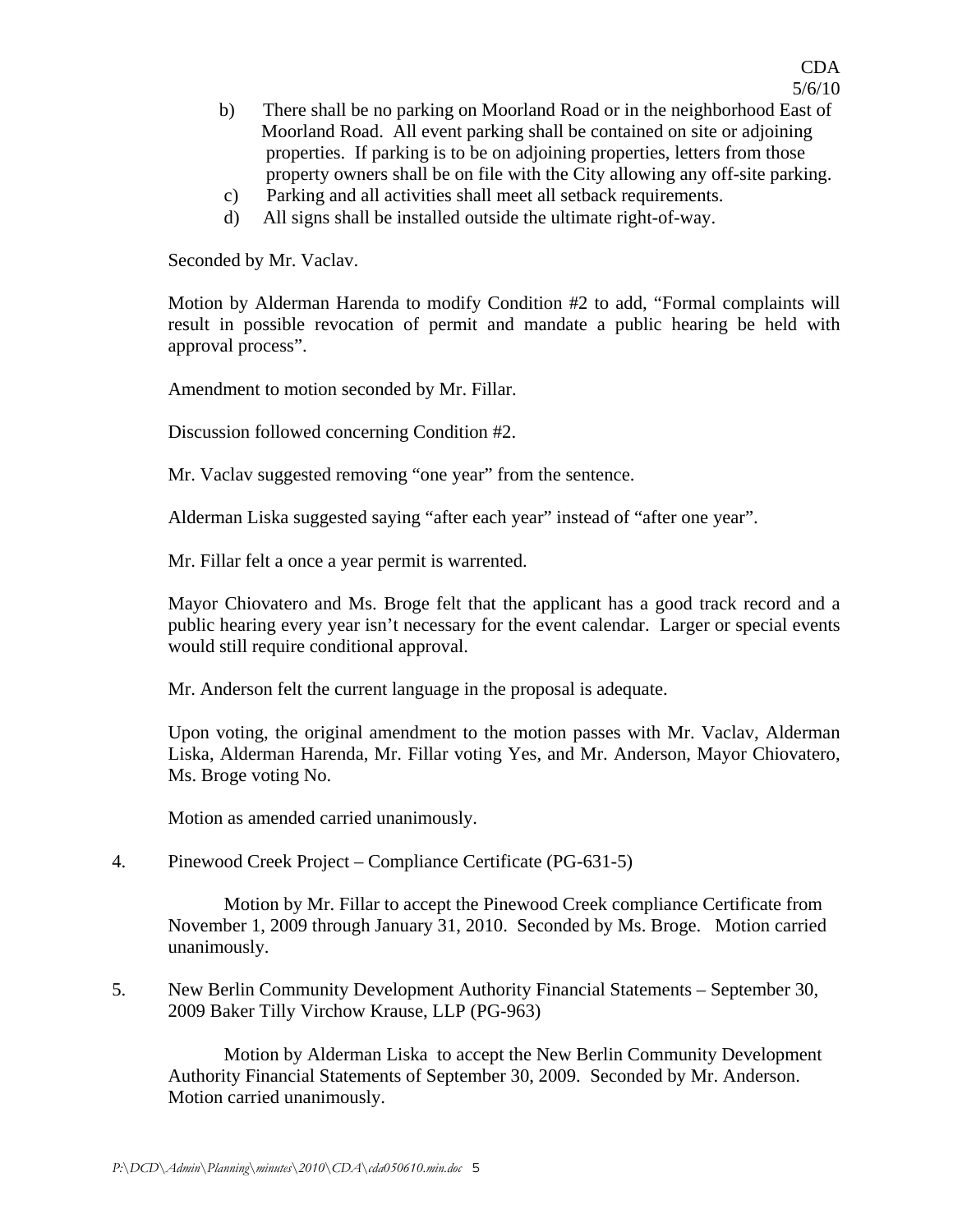6. (7)NJ RO-09-34 Superior Disposal – 17100 W. Ryerson Rd. – Hearing, discussion, and possible revocation of Zoning Permit.

 Motion by Mr. Fillar to approve the revocation of Zoning Permit # RO-09-34 issued to Chris Herro for Superior Disposal at the property located at 17100 W. Ryerson Road subject to application, plans, violation letters on file and the following reasons:

- 1) Mr. Herro and Superior Disposal is operating inconsistently with their Zoning Permit # RO-09-34 and is storing construction materials and trash on site, which causes concern that the materials being stored in the dumpsters could be hazardous, a threat to health and safety, and a public nuisance. Per the zoning permit RO-09-34, applicant was to adhere to the following conditions:
	- a) 5 roll-off trucks, 7 four-wheel drive pick-up trucks with plow attachments and 2 plow trucks shall be located on site. Up to 25 stored, empty dumpsters shall be stored in the parking lot. Location of the trucks and dumpsters to be according to submitted plan as far north on the parking lot as possible to allow for employee parking.
	- b) No stockpiling of waste or other loose debris shall be permitted on site.
- 2) This is the hearing before the Community Development Authority for the revocation of Zoning Permit # RO-09-34 issued to Chris Herro for Superior Disposal. The burden of establishing that there has been no violation shall be the owner of the property and Superior Disposal's responsibly.
- 3) Mr. Herro has not addressed all outstanding zoning compliance issues outlined in a letter dated January 15, 2010 and March 12, 2010.
- 4) Mr. Herro did not appear in court on March 17, 2010. Another appearance has been set for March 31, 2010.

Seconded by Mr. Vaclav. Motion carried unanimously.

Mayor Chiovatero excused from the meeting at 9:10 A.M.

7. Street Lighting in New Berlin Industrial Park for Calhoun Road (PG-951)

 Motion by Ms. Broge to approve the Beta LifeLED (or similar) at signalized locations throughout New Berlin. Within the New Berlin Industrial Park, WE-Energies Night Aura Shoebox fixtures on Fiberglass poles (dark bronze) shall be used (option B) for the following reasons:

- 1) Provides unique look to set Park apart from other districts.
- 2) Provides lighting at intersections.
- 3) Maintenance provided by WE-Energies.

Seconded by Alderman Liska. Motion carried unanimously.

# **COMMUNICATIONS**

8. Communication To: Community Development Authority Communication From: Greg Kessler, Director of Community Development RE: 2009 Industrial Market Report

Committee members acknowledged receipt of this communication.